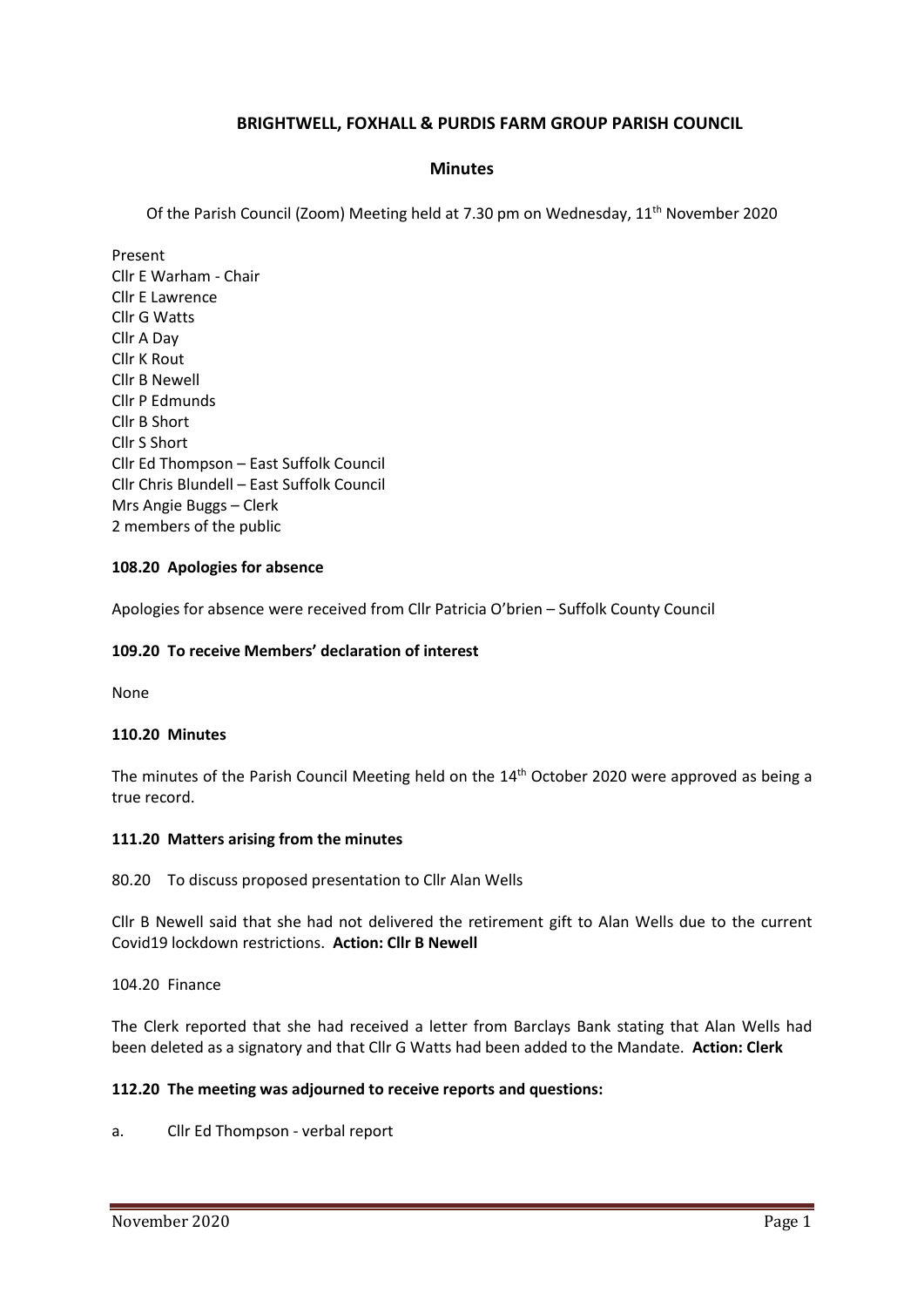Cllr E Thompson stated that just before the meeting I received an email from Ruth Johnson stating various things about rescinding the motion that was agreed at the last meeting and it seems to me that we may have a problem in the way it has been done for example everything has to go through the Clerk. The Clerk reported that the Parish Council's Standing Orders had been followed and that three councillors had provided her with the Special Motion which was published in good time and all councillors were given appropriate notice. Cllr E Thompson stated that Ruth Johnson had been told that emails should not be sent to the Clerk because Cllr E Lawrence said that he and Cllr E Warham were the decision makers for the Parish Council. Cllr E Lawrence and Cllr E Warham stated that they were part of the decision-making process not the decision-makers. Cllr E Thompson said that the Clerk should disseminate all information to all councillors. Cllr E Warham asked whether it was within Cllr E Thompson's remit to bring up such matters. Cllr E Thompson said that he was on the Auditing and Governance Committee and any disciplinary action would come before me and I wish to avoid taking that action.

Cllr E Thompson reported that he had attended several meetings and been to a few cabinet meetings since the last meeting.

Cllr E Thompson said that he would appreciate it if he did not see anybody from Brightwell Foxhall & Purdis Farm Group Parish Council brought before the Auditing and Governance Committee.

b. Cllr Chris Blundell – written report

### **From your Conservative District Councillor Chris Blundell**

**The Pandemic** In the first half of the 16<sup>th</sup> Century the Spanish Conquistadors eventually went to war with both the Inca and Aztec Indian communities in South America. The visiting warlike Conquistadors had an easy time defeating the natives because the native tribes had been seriously depleted because of a pandemic disease called Small Pox that the visiting Conquistadors had inflicted upon them. A pandemic is a disastrous event and my heart goes out to all who have suffered the effects of COVID 19. East Suffolk Council has been working hard to help as many companies and private individuals as possible. Almost £70m has so far been handed out to local businesses in support and several hundred thousand pounds has been paid to individual organisations. I hope and pray that an end is in sight.

**The Local Community Partnership** of which I am Chairman has agreed to fund a number of projects that are known under the headings of:

- 1) Meet Up Mondays. (£1,000)
- 2) Chinwag. Formerly run by Age Suffolk. (£9,040)
- 3) \* Spot Wellbeing. (£5,040)
- 4) Talking Benches. (£5,022)
- 5) \* Mental Health First Aid. (£5,000)
- 6) Environmental Care Scheme. (£5,000)

The two items marked \* are courses funded by the partnership for which any interested person can apply.

Application for any of the above should be made direct to East Suffolk. For more information, go to [www.eastsuffolk.gov.uk/community/community-partnership/.](http://www.eastsuffolk.gov.uk/community/community-partnership/) The deadline date for applications is the 14<sup>th</sup> December 2020.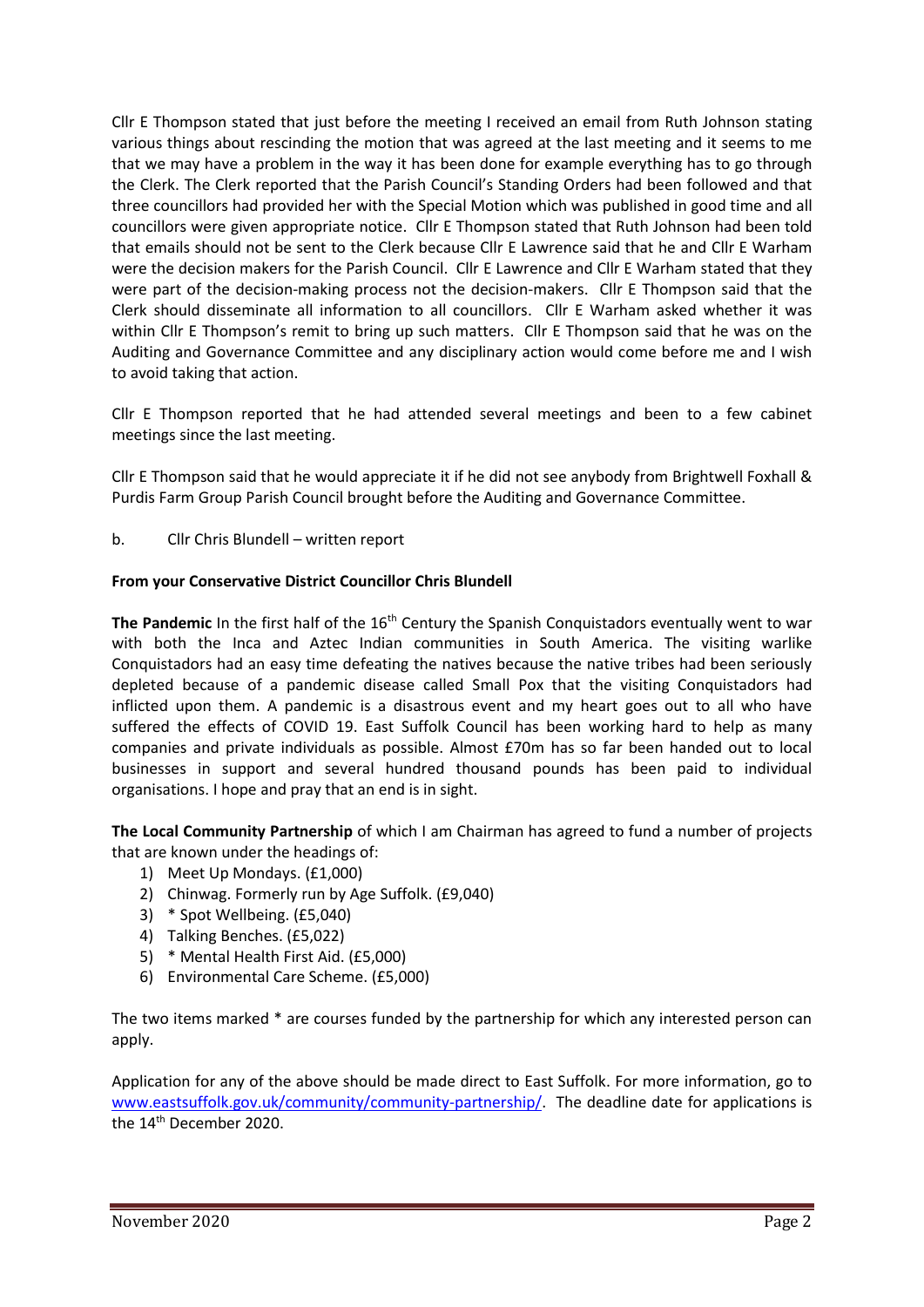**Planning Matters.** The Council is in the initial stages of preparing a new Affordable Housing Supplementary Planning Document and an initial consultation is being carried out between 9<sup>th</sup> November and 21st December 2020.

The Affordable Housing Supplementary Planning Document (SPD) will provide guidance on the implementation of the Council's planning policies related to affordable housing and will be a material consideration in the determination of planning applications. Upon adoption the SPD will replace the following existing guidance documents:

- Supplementary Planning Guidance 2 Affordable Housing (July 2004) this relates to the former Suffolk Coastal Area, and;
- Affordable Housing Supplementary Planning Document (May 2012) this relates to the former Waveney Local Planning Authority area.

A questionnaire and a consultation document have been prepared for this initial consultation stage; the questionnaire is nine questions in length and seeks views on what guidance should be included in the SPD to support the implementation of policies on affordable housing contained in the Council's Local Plans.

The questionnaire and consultation document are available to view and respond to online at: [www.eastsuffolk.gov.uk/supplementary-planning.](http://www.eastsuffolk.gov.uk/supplementary-planning) Responses may also be emailed to: [planningpolicy@eastsuffolk.gov.uk](mailto:planningpolicy@eastsuffolk.gov.uk) or posted to East Suffolk Council, Planning Policy and Delivery Team, Riverside, 4 Canning Road, Lowestoft, Suffolk NR33 0EQ.

If you wish to have further information on any of the foregoing topics or any other district council matter please contact me by email at [chris.blundell@eastsuffolk.gov.uk.](mailto:chris.blundell@eastsuffolk.gov.uk) Otherwise by phone on 01473 622716.

Cllr C Blundell said that there is now a consultation going on involving Sizewell C and I believe the Parish Clerk would have been advised about that and we also have the consultation regarding affordable housing. Cllr C Blundell said that because of the difficulties in residents going to Foxhall Tip bottles are being placed in the recycling bin which is causing a hazard. Glass should be placed in the glass recycling bins which are placed in various positions around the parishes. I had an email about using CCTV on the playground. If you are doing this for vandalism and it can focus on a particular area fair enough but you need to be careful using CCTV where children are involved.

# c. Cllr Patricia O'brien – written report

We are all very well aware of our challenging situation now and for many months ahead. However, SCC is carrying on as best it can through zoom meetings and by email. Thus, in the light of Covid19 the council has:

- Created new school places for children with special education needs, with 210 young people attending new, special units at schools in East Suffolk, West Suffolk and Ipswich.
- Made it possible for 98% of premises in Suffolk to access superfast broadband, with a plan for the remaining 2%.
- Maintained a stable budget, despite the increasing demand and cost of running public services.
- Agreed a new model for Family Hubs in Suffolk, releasing funding tied up in buildings to reinvest in more staff to help people.
- Increased the number of electric vehicle charging points, with particular focus on rural areas.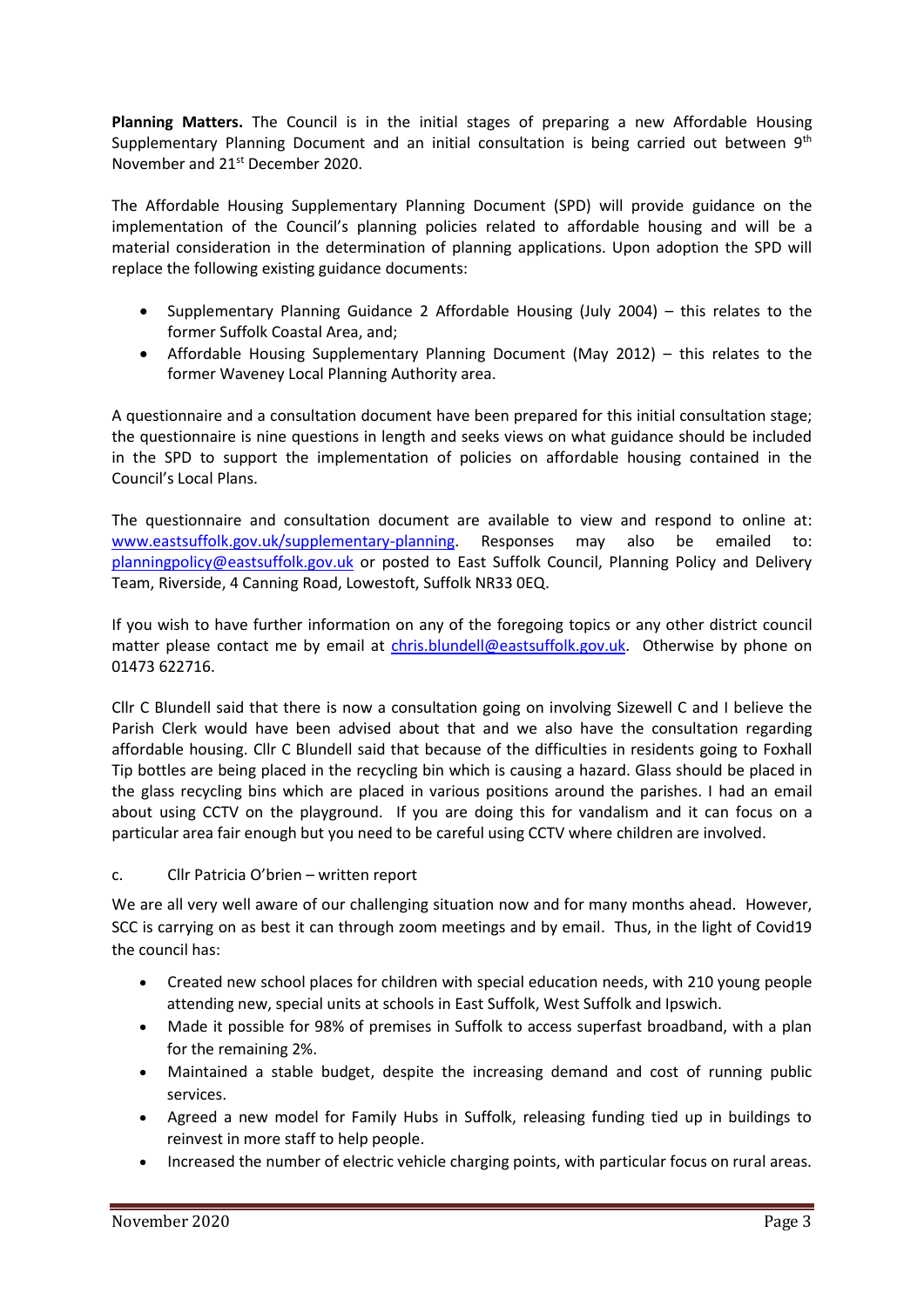• Creating a number of 'quiet lanes' thus reducing the number of motorised vehicles using certain single track lanes.

**Suffolk's natural environment** will receive investment for tree-planting, restoring hedgerows, and improving roadside verges for wildlife.

£228,000 from the Suffolk 2020 Fund will enable Suffolk County Council to enhance its work to protect and encourage biodiversity in the county.

Working with The Woodland Trust, Suffolk Tree Wardens, landowners, and county farm tenants, the funding will support the planting of around 100,000 trees, including replanting hedgerows in suitable locations across Suffolk over the next 18 months

The funding will also be used to trial better ways to manage roadside verges for wildlife.

**New cycle parking** has been installed in two Suffolk towns, Stowmarket and Sudbury, thanks to the Government's Emergency Active Travel Fund to help make cycling safer and easier. The publics enthusiasm for cycling has led to an opportunity, in line with the Department for Transport guidelines, for the county council to deliver a raft of measures across the county to encourage active travel. This includes alterations to road layouts and providing temporary footpaths and cycle lanes.

SCC has put forward significant changes to the plans for the **Sizewell C** nuclear power station, to cut the number of lorries on Suffolk's roads and curb its impact on the environment**.**

The main changes involve making more use of rail and sea to deliver construction materials, with an increase in trains and alterations to the proposed beach landing facility. My main objection to Sizewell C related to the effect it would have on our roads. Hopefully, lorries on the roads can be minimised or better still, Sizewell C won't happen!

The consultation on the changes begin on 16<sup>th</sup> November.

From 12 October, the Health and Safety Executive (HSE), working with Suffolk councils, has been speaking to businesses to offer guidance and advice on how they can manage risk and protect workers, customers, and visitors from **COVID-19.**

All of Suffolk's district councils, working together as part of the Suffolk Resilience Forum's Safer Places Group, have agreed to work in partnership with the HSE to enable them to support thousands of businesses more quickly through a targeted approach.

Both the HSE and the councils are also working alongside local public health authorities to support the understanding of any patterns in confirmed coronavirus cases in the area.

Becoming COVID-secure must be a priority for all businesses in Suffolk.

I wish you all a safe and secure future as the  $2<sup>nd</sup>$  lockdown comes into place on  $5<sup>th</sup>$  November.

d. To receive questions from members of the public

Ruth Johnson said she was at the Parish Council Meeting to represent the Bucklesham & Foxhall Village Hall. Ruth Johnson said that the committee were delighted that at the Parish Council Meeting on the 14<sup>th</sup> October that the councillors very generously voted 6-3 to award us a £500 grant. After waiting several weeks I contacted the Clerk but I had a reply from your Chair to inform of the Special Motion that had been put forward regarding the decision and that if I needed to contact the Parish Council I should contact either the Chair or the Vice Chair only and not go through the Clerk. Cllr E Lawrence informed me in a conversation last week that they wished to rescind the grant as they disagreed with the decision. Cllr E Lawrence had said that Purdis Farm residents do not benefit from the use of the Village Hall. Ruth Johnson said that all residents within 2 miles of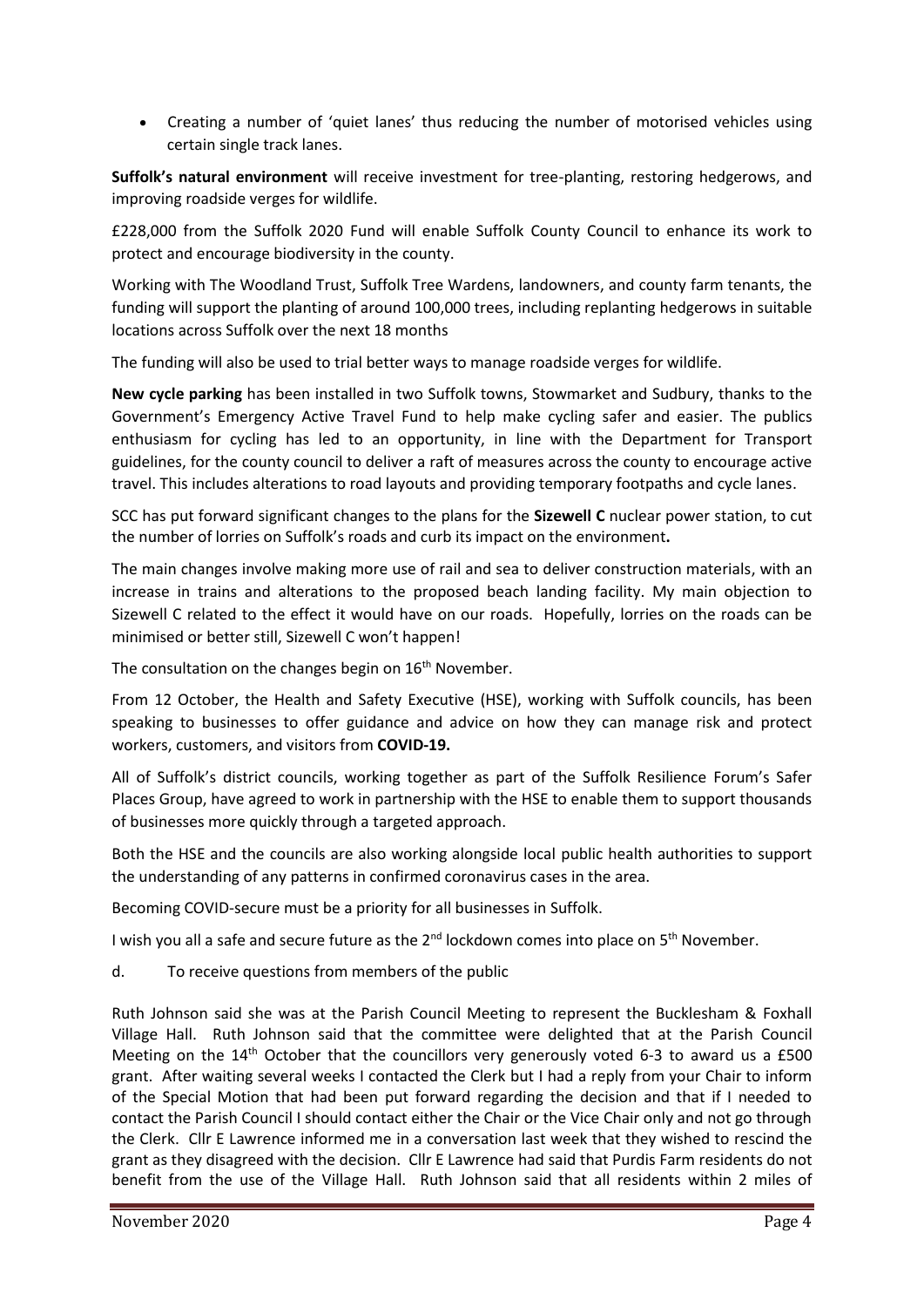Buckesham receive the local residents discount if they wish to use the hall therefore Purdis Farm residents would receive a discount. Ruth Johnson said it was agreed and minuted which you all accepted that we met the criteria of your Grants Policy in October and we supplied all the information requested. We feel that a small minority of the Parish Council are "riding rough shod" over the decision democratically voted on by the rest of you. I do find it concerning that Cllr E Lawrence told me that if I wanted to contact the Parish Council again, I should go straight to the Chair or Vice Chair as they are the decision-makers.

Cllr C Blundell said that all communication must go through the Clerk.

Cllr E Warham stated that the Parish Council had sought guidance from SALC and the Parish Council is following the correct procedure.

# **To reconvene the meeting**

# **113.20 Special Motion to Rescind Minute 97.20 (14th October 2020) to discuss the request from Bucklesham Village Hall for funding support**

Cllr E Warham stated that all councillors had received a copy of the Special Motion which reads as follows:

At the meeting on the 14<sup>th</sup> October 2020 members considered an application made by Bucklesham Village Hall Committee to provide financial support.

The conclusion, following voting (6 in favour, 3 against) was that Brightwell Foxhall & Purdis Farm Group Parish Council should donate £500 (S137) to the Bucklesham Village Hall Committee.

Accordingly, Cllrs Warham, Lawrence and Newell gave notice that they wished the Resolution to provide Bucklesham Village Hall with financial support to be reversed as the Parish Council's Grants Policy was not adhered to for the following reason:

# **A clear need for financial support was not demonstrated in the request for funding.**

Cllr G Watts said that he would be supporting the motion as he was of the opinion the Grants Policy was not adhered to when the Parish Council made the decision. He said the Grants Policy clearly states that a "clear need" for financial support must be demonstrated and he said that he did not believe that part of the policy had been met. Cllr E Lawrence said that he had looked at other Parish Council policies and made the comment that members of the Parish Council should go and visit the site. Cllr E Lawrence said that he had been to visit Bucklesham Village Hall and he said he could not see where £500 could be spent in the hall. He said it was a very nice hall which was well painted and equipped. Cllr B Short said that when the Parish Council were in the process of having the meeting last month, we were not aware of the requirements which have been mentioned this evening. Cllr K Rout and Cllr P Edmunds both agreed that when the Parish Council discussed the funding at the last meeting, they were unaware that there had to be a clear need for financial support.

Cllr E Warham proposed that the decision to make a donation of £500 to Bucklesham Village Hall at the meeting on the  $14<sup>th</sup>$  October 2020 be rescinded because a clear need for funding was not demonstrated in accordance with the Parish Council's Grants Policy, seconded Cllr B Newell – 8 in favour of the motion (Cllrs Lawrence, Rout, Watts, S Short, B Short, B Newell, Warham and Edmunds), 1 against (Cllr Day) therefore the motion was carried 8-1. **Action: Clerk**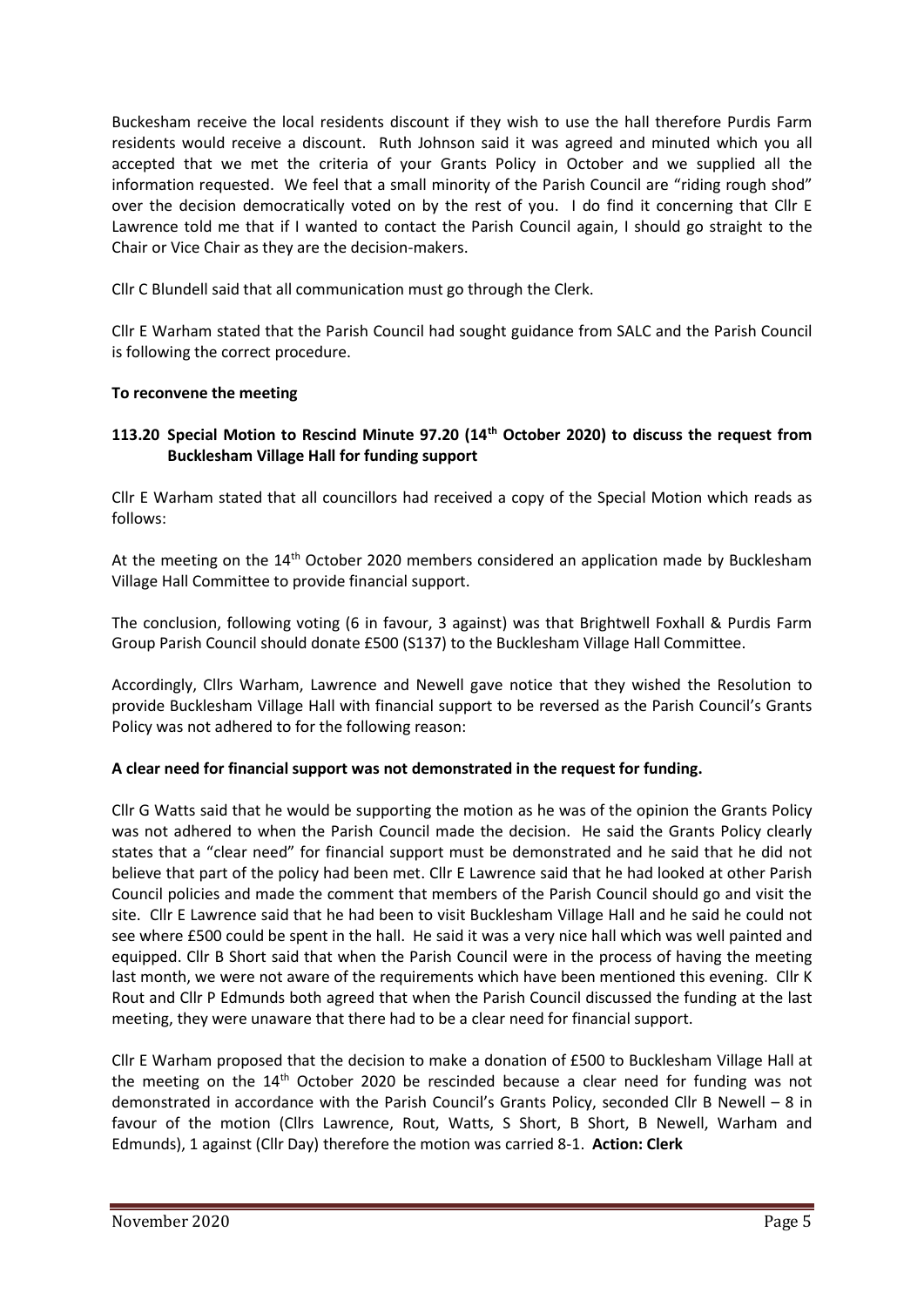### **114.20 Planning**

DC/20/2772/FUL Land adjacent to Peeler Elmham Drive **Foxhall** – Proposed erection of two detached houses with associated parking and landscaping

The application has now been approved by ESC. Unfortunately, there is no Case Officer's Report on the ESC website.

DC/20/3442/FUL Molen Bucklesham Road **Foxhall** – Outdoor, detached leisure building to consist of bar area, etc.

The application has been approved by ESC.

DC/20/3262/FUL Bucklesham Care Home **Purdis Farm** – 5 bed extension with additional day space with extra parking spaces.

The application is still pending by ESC.

DC/20/3438/FUL 148 Bucklesham Road **Purdis Farm** – 2 storey extension and alterations.

The application has now been withdrawn.

DC/20/3593/FUL Brightwell Wood Land Adjacent Lower House Brightwell Street **Brightwell** – The creation of a nature pond for indigenous species to inhabit.

No further information available from ESC.

DC/20/3867/FUL 53 Bucklesham Road **Purdis Farm** – Increase in boundary fence height to 2.3m to restore privacy following construction of conservatory on raised ground by neighbour.

This application is still pending. The ESC website shows a letter from the daughter of the neighbour has submitted a 10-page objection. It appears that this conservatory has been there for 10 years but there has been disputes between neighbours.

DC/20/3699/PN3 Straight road Works **Foxhall** – The proposed development is to change the existing store to a 4-bed resident dwelling.

ESC has refused this application. The applicant applied under permitted development rights, but the application has been turned down by ESC. One of the reasons for refusal was that the development rights expired on the  $30<sup>th</sup>$  September 2020 and the other reason given is that there was no court statement confirming that the site has been sold for light industrial use. They could submit a formal planning application which would be dealt with under the normal rules.

DC/20/4038/FUL The Bungalow Adjacent to High Trees Foxhall Annex **Foxhall** – Annex with occasional holiday let usage.

This application has not been decided by ESC. The Parish Council sent a letter of support, but the Nuffield Hospital have objected due to concerns over the access road. The Nuffield Hospital are concerned because anybody who takes over that bungalow will not have access rights along their road.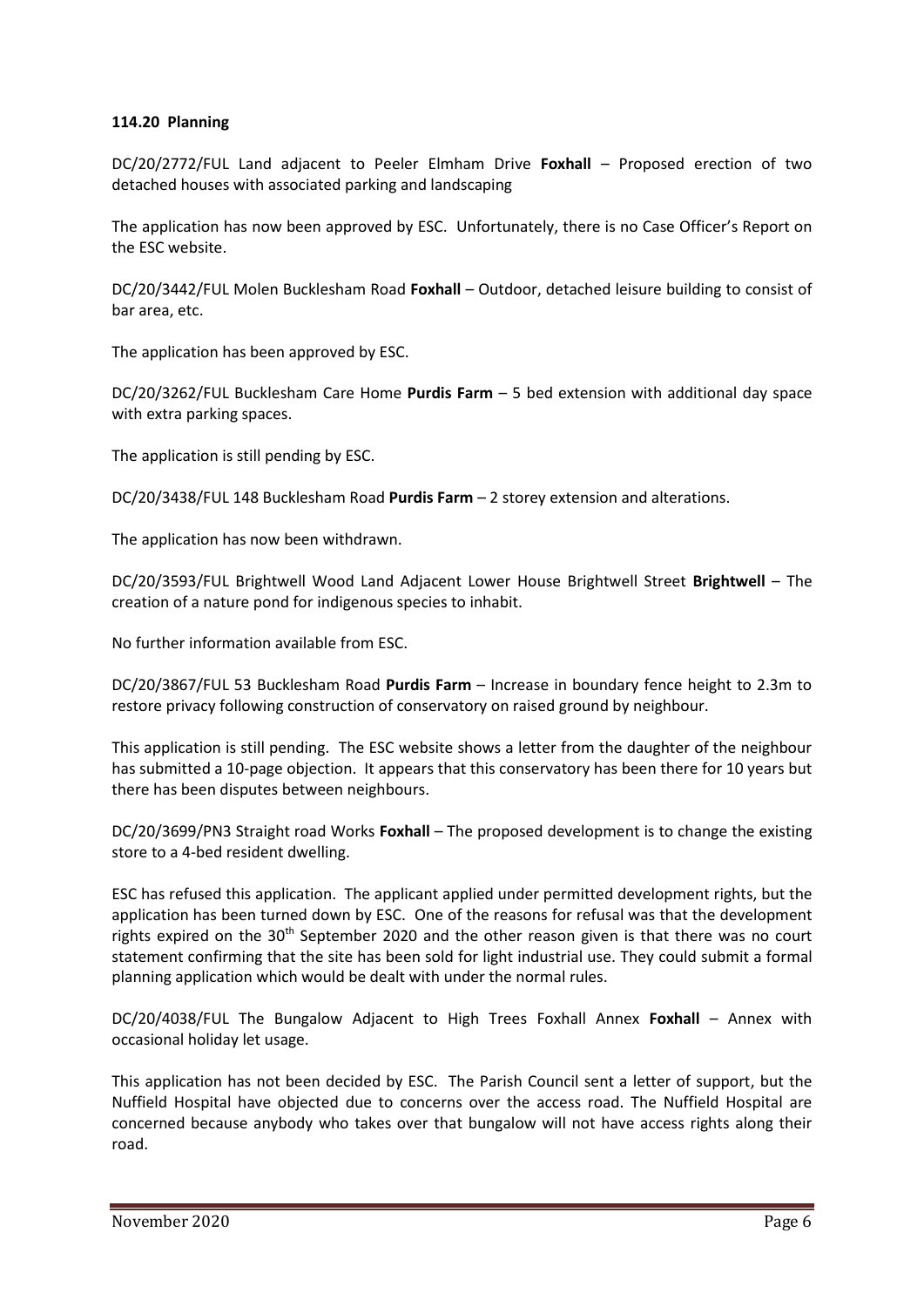# Sizewell C

Cllr G Watts said that there is to be a further consultation regarding Sizewell C and I will look at the consultation to see if the Parish Council wishes to put forward any proposals. **Action: Cllr G Watts / The Clerk**

# **115.20 Community Partnership – Talking Benches Proposal – Andy Joliffe**

Cllr E Warham said that benches are available free from ESC and the Parish Council must identify a site and pay for the installation. Cllr G Watts said that Parish Council provided some benches a few years ago and the one in Purdis Farm adjacent to the Notice Board is used regularly. Cllr E Warham suggested a bench adjacent to the children's play area or the wooded area near Murrills Road. Cllr E Lawrence suggested placing a bench near the Jubilee Tree. Cllr C Blundell said that there are 5 benches, and each will be delivered and installed. Cllr E Warham proposed that the Parish Council request a bench, seconded Cllr B Short – all in favour. Cllr E Lawrence said that he would put together a location plan and take photographs of the area. Cllr G Watts asked whether the Parish Council had received any news on the play area and the Clerk said she had spoken to Andy Joliffe who had said they were still working on the design. **Action: Cllr E Lawrence / Clerk**

# **116.20 Zoom Subscription**

The Clerk confirmed that Levington and Stratton Hall Parish Council have agreed to pay half the subscription for the Zoom Subscription of £47.50 for a year. Cllr A Day stated that the website does not reflect the fact that the Parish Council are running their Parish Council Meetings via Zoom. **Action: Clerk**

#### **117.20 Parish Council Meeting Dates 2021**

The Clerk reported that she had distributed a list of all the Parish Council Meeting dates for 2021. SALC has said that Parish Councils can continue to hold Zoom meetings until May 2021. Parish Council Meetings are held on the  $2^{nd}$  Wednesday of each month except August.

Wednesday, 13<sup>th</sup> January 2021 Wednesday, 10<sup>th</sup> February 2021 Wednesday, 10<sup>th</sup> March 2021 Wednesday, 14<sup>th</sup> April 2021 Wednesday, 12<sup>th</sup> May 2021 (Annual Parish Council Meeting / Annual Parish Meeting) Wednesday, 9<sup>th</sup> June 2021 Wednesday, 14<sup>th</sup> July 2021 Wednesday, 8<sup>th</sup> September 2021 Wednesday, 13<sup>th</sup> October 2021 Wednesday, 10<sup>th</sup> November 2021 Wednesday, 8<sup>th</sup> December 2021

# **118.21 Clerk's Report**

The Clerk reported that she had received a letter from a member of the public in Purdis Farm who is unhappy regarding giving money to another Parish when Purdis Farm needs funding to enhance their locality and commented on the state of the verges, weeds etc. Cllr B Newell stated that because ESC are going to reduce their grass cutting of verges and the vegetation to twice a year then the Parish Council should be allocating money to pay a private company to maintain the vegetation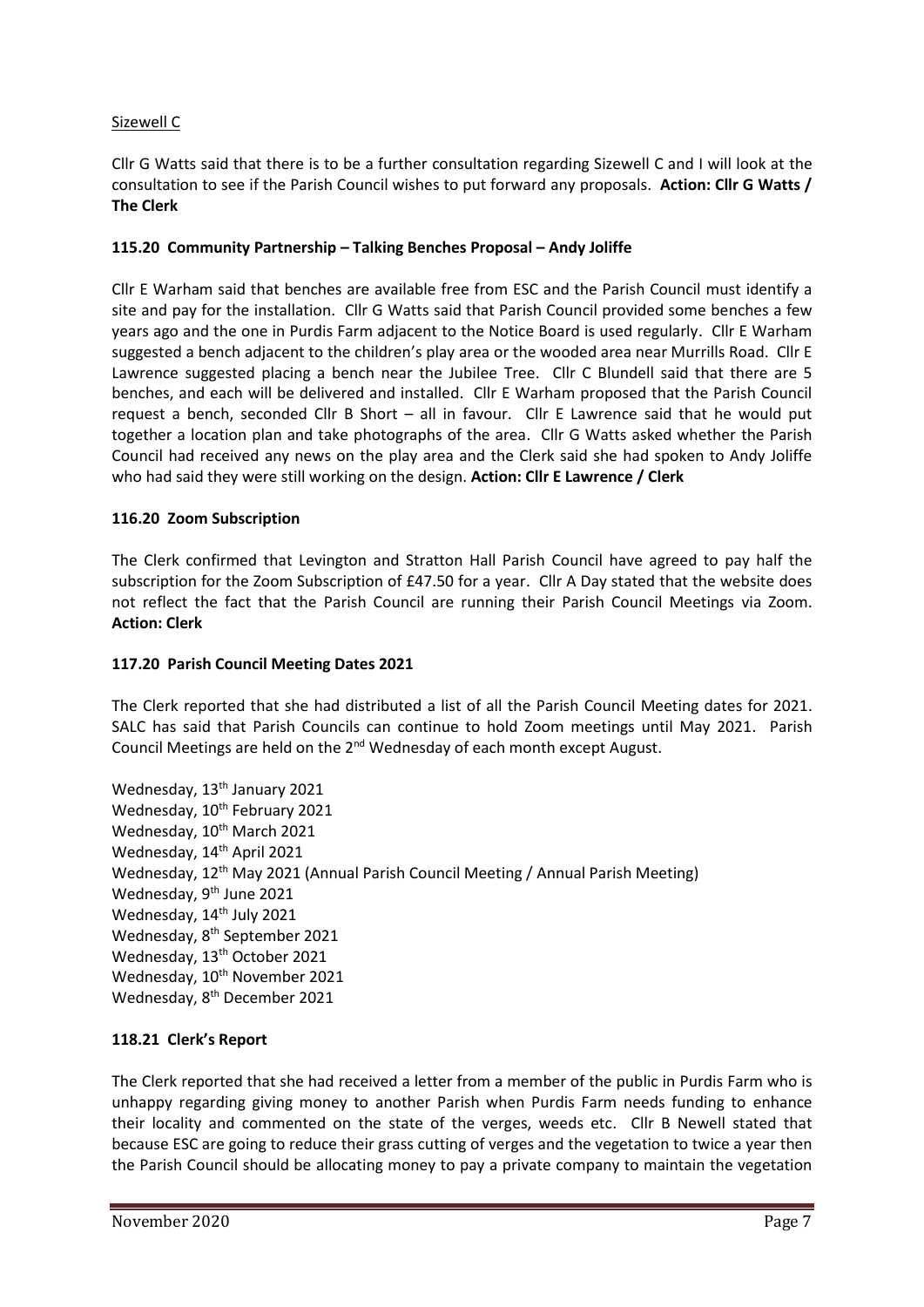on our behalf. It was agreed that the Clerk should investigate the cost of one or two extra cuts per year, cutting back vegetation and a spraying programme from Norse. Item to be placed on the agenda for next meeting. **Action: Clerk**

# **119.20 Suffolk County Council Boundary Changes**

Cllr G Watts reported that there is consultation in progress regarding the Suffolk County Council Boundary Changes. The proposal is for Purdis Farm to join Rushmere and have Brightwell and Foxhall in the constituency of Martlesham. This means that the Group Parish Council will be split between two County Councillors. Cllr G Watts asked whether Parish Councillors wanted to make any comments on the consultation. It was agreed that the Parish Council should make their comments/views known to Suffolk County Council and that they should object to the split of the Parishes. **Action: Cllr G Watts**

# **120.20 To discuss the VAS equipment**

Cllr E Lawrence stated that he received the new battery for the VAS sign so there are now two working batteries. Unfortunately, currently the machine will not interact with David Penn's computer. The Parish Council spent approximately £3,500 on the VAS plus the cost of the posts and a new battery. David has been in touch with the manufacturers and spent some time on the telephone to them but it will need to go back to the manufacturers for future investigation however the manufacturers cannot estimate the cost of repairs until they have looked at the machine. The minimum cost is taking it up there. David Penn has agreed that he is willing to take the machine to Dereham where the manufacturers are based. It was agreed to authorise David Penn to take the VAS up to Dereham and claim mileage. **Action: Clerk**

# **121.20 To discuss Straight Road Improvements**

The Clerk reported that she had spoken to David Chenery Highways Suffolk County Council about when the survey in Straight Road Foxhall will be undertaken. David said that the work had been programmed in their schedule and he would find out when the work has been scheduled for. **Action: Clerk**

# **122.20 To discuss Quiet Lanes**

Cllr B Newell said the only places where a "quiet lane" would be possible is Purdis Road. A "quiet lane" must not be used as a speed limit. Cllr B Newell felt that Purdis Road had very little traffic as it does not go anywhere and there is a parallel road which can be used. Councillors agreed that they would not proceed with any "quiet lanes" in the Group Parishes. **Action: Clerk**

# **123.20 Finance**

| <b>Income</b>                                    |         |
|--------------------------------------------------|---------|
| Levington and Stratton Hall PC Zoom Subscription | £47.50  |
| <b>Expenditure</b>                               |         |
| A J Buggs Salary and Expenses October 2020       | £265.10 |
| Suffolk One Website                              | £60.00  |

Cllr E Warham proposed, seconded Cllr G Watts that the above expenditure is approved – all in favour. **Action: Clerk**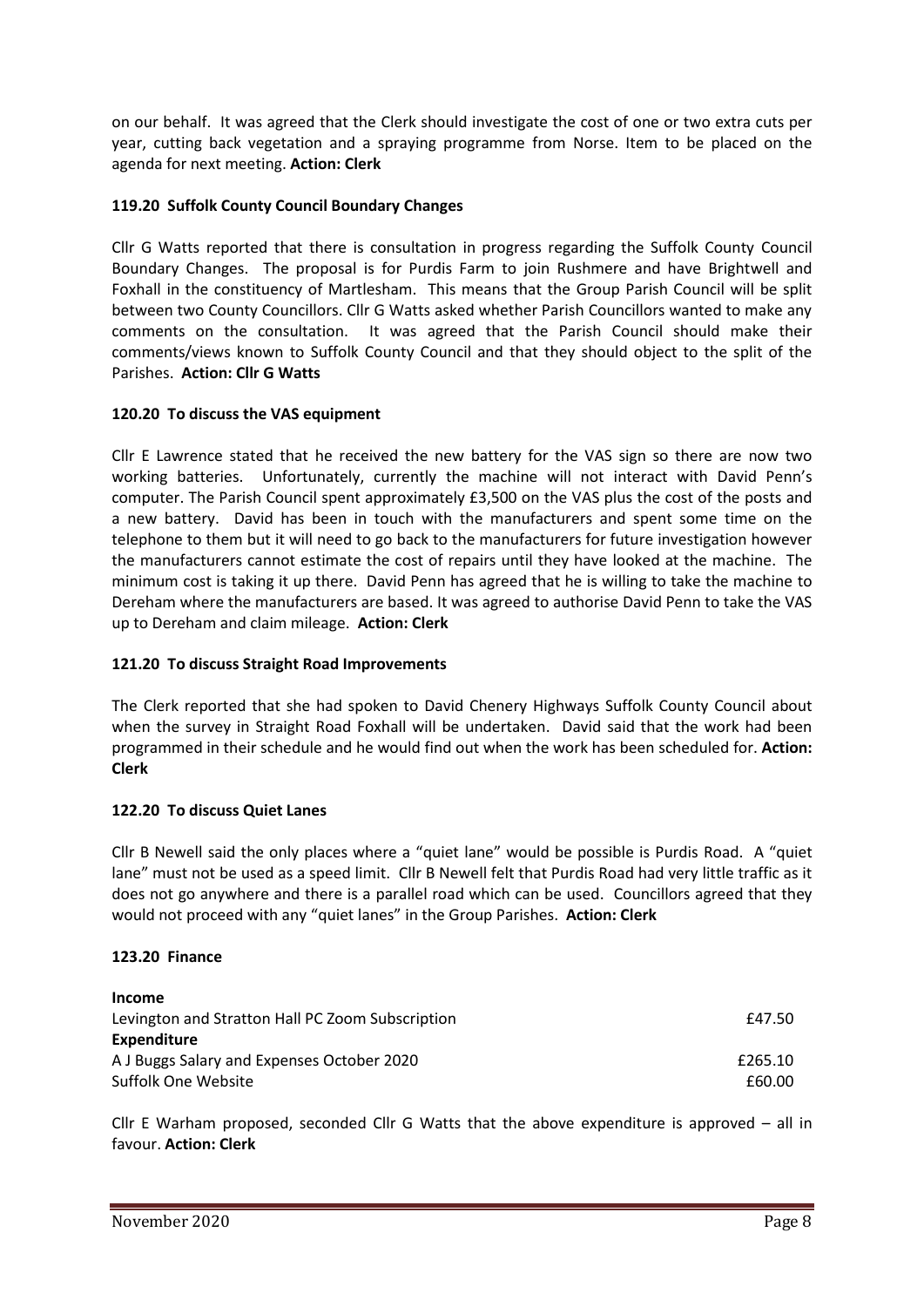# **Half Year Accounts 1st April 2020 – 30th September 2020**

The Clerk reported that the half year accounts had been circulated to all councillors prior to the meeting. Cllr B Short proposed, seconded Cllr K Rout that the half year accounts be accepted and signed by the Chairman – all in favour.

#### **Budget 2021/2022**

The Clerk reported that the budget 2021/2022 had been circulated to all councillors prior to the meeting. The Clerk stated that the Parish Council would not be able to set the precept until the January 2021 meeting as recommended in the letter from ESC which had also been circulated to all councillors. Cllr G Watts said there is an item in the budget of £1,600 for Parish Maintenance. The Clerk said it related to items such as the maintenance of the Foxhall Village Sign, Notice Boards etc. Following discussion councillors agreed to defer this item until the next meeting. **Action: Clerk**

#### **Precept 2021/2022**

It was agreed that the setting of the precept for 2021/2022 should be delayed until the January 2021 due to ESC not setting the Council Tax until January 2021.

### **124.20 Meetings attended by councillors/clerk**

None

### **125.20 Members questions to the Chairman**

- a. Cllr A Day asked what official guidance had been given regarding the Annual General Meeting 2020 which had been waived until May 2021 due to Covid19. Cllr A Day stated that this fact should be put on the website so that parishioners are aware. Cllr A Day said that our website should have a Covid19 statement and what affect it has to us as a Group Parish Council. **Action: Clerk**
- b. The Clerk stated that Suffolk County Council Highways had erected a new roundabout/keep left signs on the junction of Playford Road/Bent Lane/Rushmere Street. She was surprised that this road junction had been changed as the Parish Council had been told that no work could be undertaken on making the the Bell Lane/Foxhall Road junction safer for cars pulling out of Bell Lane/Foxhall Road/Monument Farm Lane. It was agreed that the Clerk should contact Kesgrave Parish Council and Suffolk County Council Highways to ask why despite the high number of accidents on that junction no safety work was being undertaken. **Action: Clerk**

#### **125.20 Date of next meeting**

**Parish Council Meeting Wednesday, 9 th December 2020 at 7.30 pm (Zoom Meeting)**

**The Chairman closed the meeting at 21.29.**

Signed.................................................................................Date ..........................................................